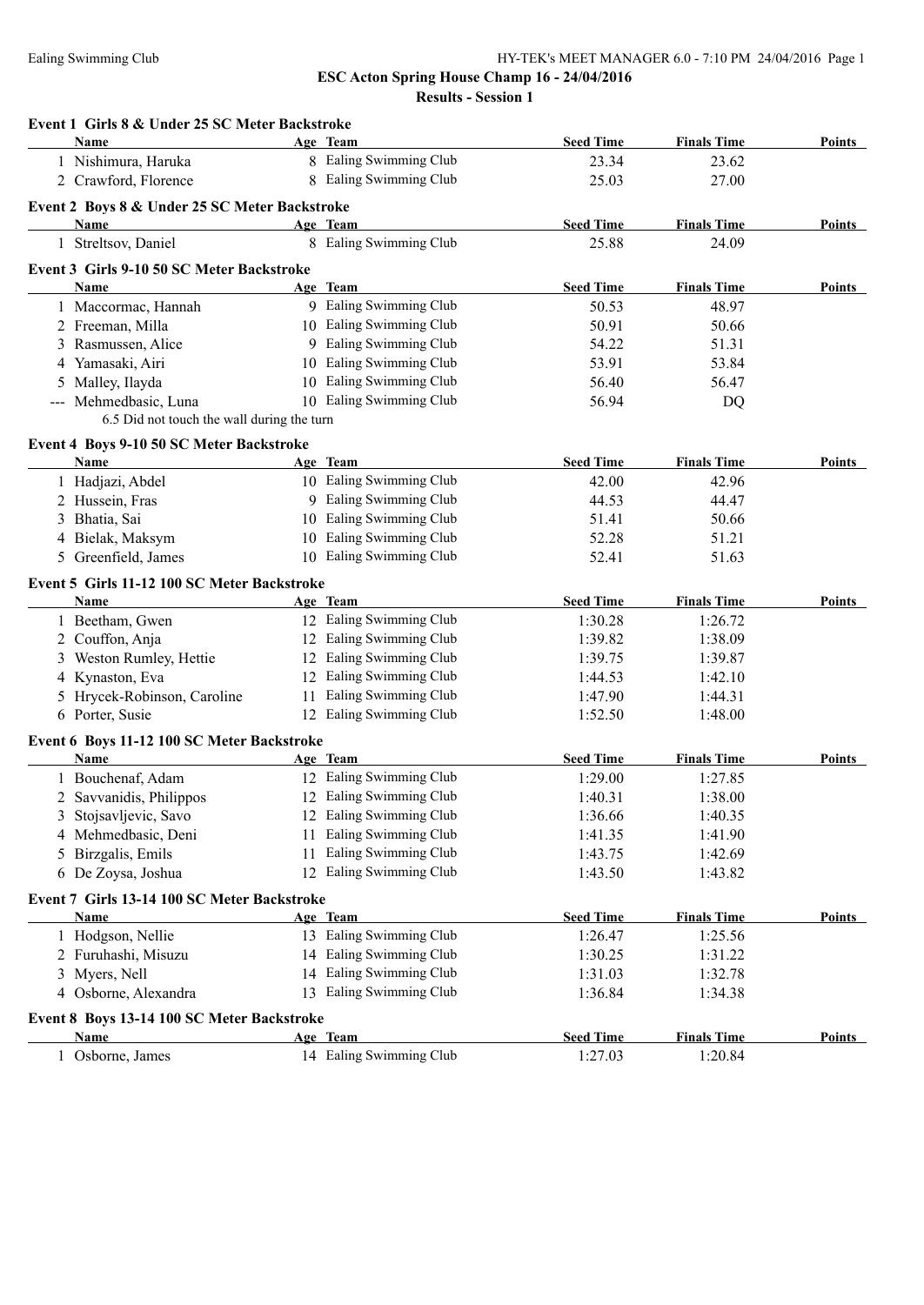|    | (Event 8 Boys 13-14 100 SC Meter Backstroke)<br><b>Name</b> |    | Age Team                | <b>Seed Time</b> | <b>Finals Time</b> | <b>Points</b> |
|----|-------------------------------------------------------------|----|-------------------------|------------------|--------------------|---------------|
|    | 2 Fackney, Bailey                                           |    | 14 Ealing Swimming Club | 1:24.10          | 1:22.22            |               |
|    | 3 Krynski, Jacek                                            |    | 13 Ealing Swimming Club | 1:31.40          | 1:28.06            |               |
|    | 4 De Zoysa, Julian                                          |    | 14 Ealing Swimming Club | 1:34.25          | 1:30.56            |               |
|    | 5 Freudenberg, Luca                                         |    | 14 Ealing Swimming Club | 1:38.22          | 1:34.43            |               |
|    | 6 Savoia, Luca                                              |    | 13 Ealing Swimming Club | 1:40.06          | 1:36.34            |               |
|    | Event 9 Girls 15 & Over 100 SC Meter Backstroke             |    |                         |                  |                    |               |
|    | Name                                                        |    | Age Team                | <b>Seed Time</b> | <b>Finals Time</b> | Points        |
|    | 1 Miller, Isabelle                                          |    | 16 Ealing Swimming Club | 1:17.44          | 1:17.84            |               |
|    | 2 Starkey, Feia                                             |    | 15 Ealing Swimming Club | 1:21.97          | 1:20.22            |               |
| 3  | Psarri, Eirini                                              |    | 15 Ealing Swimming Club | 1:23.31          | 1:23.16            |               |
|    | 4 Korn, Chloe                                               |    | 16 Ealing Swimming Club | 1:24.50          | 1:24.09            |               |
| 5. | Soliman, Sara                                               |    | 15 Ealing Swimming Club | 1:25.50          | 1:27.41            |               |
|    | Event 10 Boys 15 & Over 100 SC Meter Backstroke             |    |                         |                  |                    |               |
|    | <b>Name</b>                                                 |    | Age Team                | <b>Seed Time</b> | <b>Finals Time</b> | <b>Points</b> |
|    | 1 Birzgalis, Robert                                         |    | 16 Ealing Swimming Club | 1:11.84          | 1:09.50            |               |
|    | 2 Hammad, Mohamed                                           |    | 19 Ealing Swimming Club | 1:18.44          | 1:16.69            |               |
| 3  | Stewart, Dylan                                              |    | 19 Ealing Swimming Club | 1:19.03          | 1:16.88            |               |
|    | 4 Miller, Sebastien                                         |    | 16 Ealing Swimming Club | 1:18.06          | 1:17.91            |               |
| 5  | Stewart, Daniel                                             |    | 17 Ealing Swimming Club | 1:24.25          | 1:19.60            |               |
|    | 6 Gibbard, Lucas                                            |    | 15 Ealing Swimming Club | 1:27.00          | 1:23.81            |               |
|    | Event 11 Girls 8 & Under 25 SC Meter Freestyle              |    |                         |                  |                    |               |
|    | Name                                                        |    | Age Team                | <b>Seed Time</b> | <b>Finals Time</b> | <b>Points</b> |
|    | 1 Nishimura, Haruka                                         |    | 8 Ealing Swimming Club  | 20.50            | 19.81              |               |
|    | 2 Crawford, Florence                                        |    | 8 Ealing Swimming Club  | 22.91            | 21.69              |               |
|    | Event 12 Boys 8 & Under 25 SC Meter Freestyle               |    |                         |                  |                    |               |
|    | <b>Name</b>                                                 |    | Age Team                | <b>Seed Time</b> | <b>Finals Time</b> | <b>Points</b> |
|    | 1 Streltsov, Daniel                                         |    | 8 Ealing Swimming Club  | 19.44            | 19.13              |               |
|    | Event 13 Girls 9-10 50 SC Meter Freestyle                   |    |                         |                  |                    |               |
|    | <b>Name</b>                                                 |    | Age Team                | <b>Seed Time</b> | <b>Finals Time</b> | Points        |
|    | 1 Freeman, Milla                                            |    | 10 Ealing Swimming Club | 48.47            | 42.50              |               |
|    | 2 Maccormac, Hannah                                         |    | 9 Ealing Swimming Club  | 48.56            | 45.78              |               |
|    | 3 Yamasaki, Airi                                            |    | 10 Ealing Swimming Club | 49.53            | 47.07              |               |
|    | 4 Malley, Ilayda                                            |    | 10 Ealing Swimming Club | 51.72            | 48.66              |               |
|    | 5 Rasmussen, Alice                                          |    | 9 Ealing Swimming Club  | 51.00            | 49.28              |               |
| 6  | Campbell, Kimberley                                         |    | 9 Ealing Swimming Club  | 50.19            | 53.25              |               |
|    | Event 14 Boys 9-10 50 SC Meter Freestyle                    |    |                         |                  |                    |               |
|    | Name                                                        |    | Age Team                | <b>Seed Time</b> | <b>Finals Time</b> | <b>Points</b> |
|    | 1 Hadjazi, Abdel                                            |    | 10 Ealing Swimming Club | 39.68            | 39.06              |               |
|    | 2 Hussein, Fras                                             |    | 9 Ealing Swimming Club  | 39.50            | 42.50              |               |
| 3  | Greenfield, James                                           |    | 10 Ealing Swimming Club | 49.69            | 46.28              |               |
|    | 4 Bielak, Maksym                                            | 10 | Ealing Swimming Club    | 50.60            | 48.23              |               |
|    | 5 Bhatia, Sai                                               | 10 | Ealing Swimming Club    | 50.39            | 48.41              |               |
|    | Event 15 Girls 11-12 100 SC Meter Freestyle                 |    |                         |                  |                    |               |
|    | Name                                                        |    | Age Team                | <b>Seed Time</b> | <b>Finals Time</b> | Points        |
|    | 1 Beetham, Gwen                                             |    | 12 Ealing Swimming Club | 1:22.50          | 1:21.85            |               |
|    | 2 Couffon, Anja                                             |    | 12 Ealing Swimming Club | 1:22.56          | 1:24.78            |               |
|    | 3 Weston Rumley, Hettie                                     |    | 12 Ealing Swimming Club | 1:37.38          | 1:34.44            |               |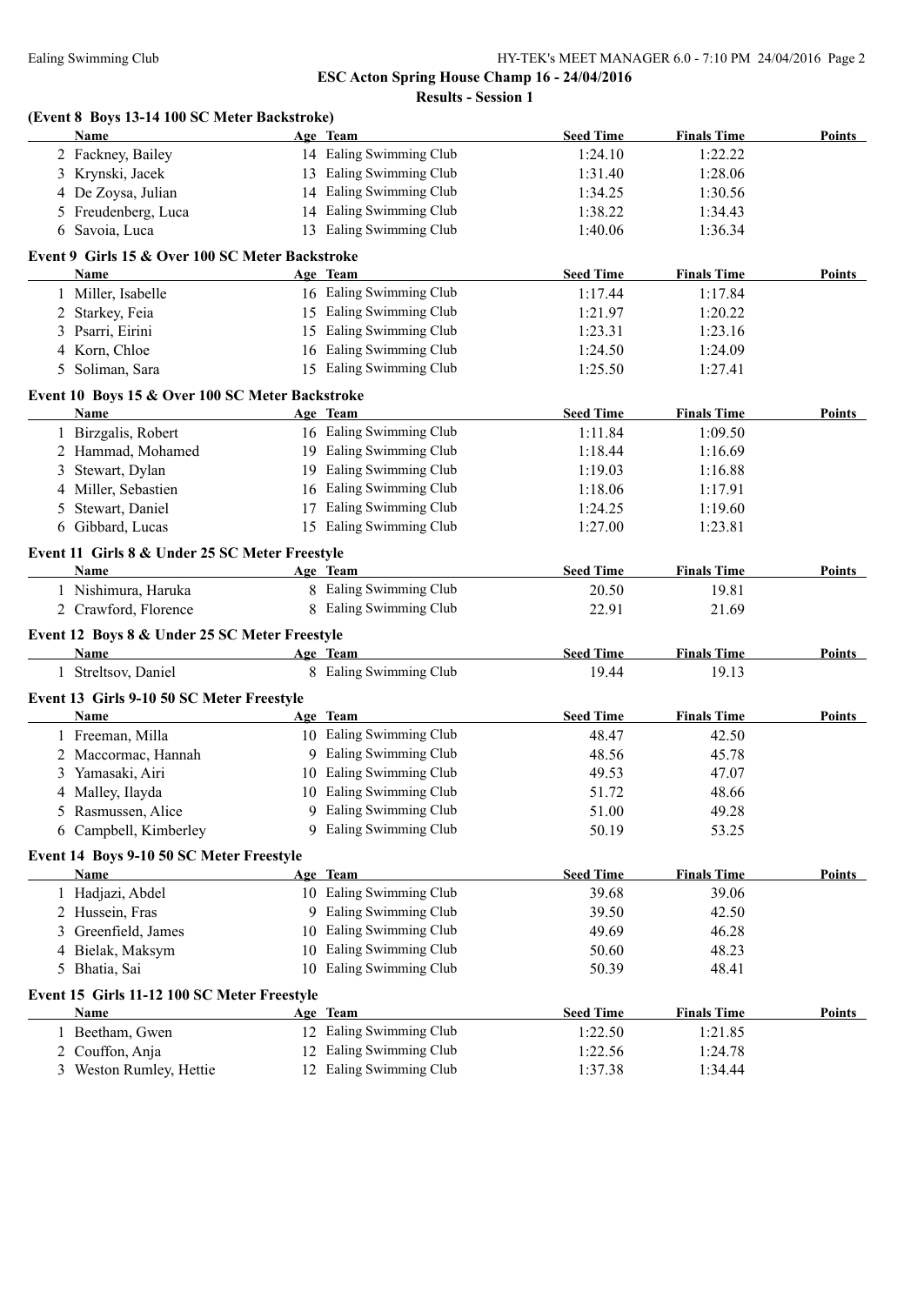#### Ealing Swimming Club HY-TEK's MEET MANAGER 6.0 - 7:10 PM 24/04/2016 Page 3

**ESC Acton Spring House Champ 16 - 24/04/2016**

**Results - Session 1**

|   | (Event 15 Girls 11-12 100 SC Meter Freestyle)<br><b>Name</b> |    | Age Team                | <b>Seed Time</b> | <b>Finals Time</b> | <b>Points</b> |
|---|--------------------------------------------------------------|----|-------------------------|------------------|--------------------|---------------|
|   | 4 Kynaston, Eva                                              |    | 12 Ealing Swimming Club | 1:40.81          | 1:37.03            |               |
|   | 5 Hrycek-Robinson, Caroline                                  |    | 11 Ealing Swimming Club | 1:46.38          | 1:41.38            |               |
|   | 6 Porter, Susie                                              |    | 12 Ealing Swimming Club | 1:48.12          | 1:47.28            |               |
|   | Event 16 Boys 11-12 100 SC Meter Freestyle                   |    |                         |                  |                    |               |
|   | Name                                                         |    | Age Team                | <b>Seed Time</b> | <b>Finals Time</b> | <b>Points</b> |
|   | 1 Bouchenaf, Adam                                            |    | 12 Ealing Swimming Club | 1:15.93          | 1:15.22            |               |
|   | Savvanidis, Philippos                                        |    | 12 Ealing Swimming Club | 1:24.03          | 1:18.28            |               |
| 2 |                                                              |    | 12 Ealing Swimming Club | 1:27.00          |                    |               |
| 3 | Stojsavljevic, Savo                                          |    |                         |                  | 1:24.75            |               |
| 4 | Birzgalis, Emils                                             |    | 11 Ealing Swimming Club | 1:31.06          | 1:29.25            |               |
| 5 | Mehmedbasic, Deni                                            |    | 11 Ealing Swimming Club | 1:31.03          | 1:31.81            |               |
|   | 6 Kenny, Kieran                                              |    | 11 Ealing Swimming Club | 1:35.78          | 1:32.93            |               |
|   | Event 17 Girls 13-14 100 SC Meter Freestyle                  |    |                         |                  |                    |               |
|   | Name                                                         |    | Age Team                | <b>Seed Time</b> | <b>Finals Time</b> | Points        |
|   | 1 Adzaylic, Iman                                             |    | 14 Ealing Swimming Club | 1:12.24          | 1:11.78            |               |
|   | 2 Hodgson, Nellie                                            |    | 13 Ealing Swimming Club | 1:15.78          | 1:13.38            |               |
|   | 3 Furuhashi, Misuzu                                          |    | 14 Ealing Swimming Club | 1:13.57          | 1:15.56            |               |
| 4 | Streltsova, Sofia                                            |    | 13 Ealing Swimming Club | 1:19.03          | 1:16.94            |               |
|   | 5 Thakore, Anaiya                                            |    | 13 Ealing Swimming Club | 1:26.72          | 1:23.25            |               |
|   | Event 18 Boys 13-14 100 SC Meter Freestyle                   |    |                         |                  |                    |               |
|   | <b>Name</b>                                                  |    | Age Team                | <b>Seed Time</b> | <b>Finals Time</b> | <b>Points</b> |
|   | 1 Osborne, James                                             |    | 14 Ealing Swimming Club | 1:16.47          | 1:14.72            |               |
|   |                                                              |    |                         |                  |                    |               |
|   | 2 Krynski, Jacek                                             |    | 13 Ealing Swimming Club | 1:22.91          | 1:17.22            |               |
|   | 3 Freudenberg, Luca                                          |    | 14 Ealing Swimming Club | 1:19.81          | 1:18.16            |               |
|   | 4 Fackney, Bailey                                            |    | 14 Ealing Swimming Club | 1:19.69          | 1:20.34            |               |
| 5 | Obiamiwe, Chidi                                              |    | 13 Ealing Swimming Club | 1:25.28          | 1:23.93            |               |
|   | 6 De Zoysa, Julian                                           |    | 14 Ealing Swimming Club | 1:27.47          | 1:26.50            |               |
|   | Event 19 Girls 15 & Over 100 SC Meter Freestyle              |    |                         |                  |                    |               |
|   | Name                                                         |    | Age Team                | <b>Seed Time</b> | <b>Finals Time</b> | Points        |
|   | 1 Korn, Chloe                                                |    | 16 Ealing Swimming Club | 1:10.25          | 1:09.75            |               |
| 2 | Starkey, Feia                                                |    | 15 Ealing Swimming Club | 1:13.71          | 1:10.47            |               |
|   | 3 Papworth, Helena C                                         |    | 18 Ealing Swimming Club | 1:13.74          | 1:11.90            |               |
|   | 4 Psarri, Eirini                                             |    | 15 Ealing Swimming Club | 1:13.59          | 1:11.96            |               |
|   | 5 Couffon, Margaux                                           |    | 15 Ealing Swimming Club | 1:10.25          | 1:12.72            |               |
|   | 6 Miller, Isabelle                                           |    | 16 Ealing Swimming Club | 1:14.28          | 1:14.32            |               |
|   |                                                              |    |                         |                  |                    |               |
|   | Event 20 Boys 15 & Over 100 SC Meter Freestyle               |    |                         |                  |                    |               |
|   | Name                                                         |    | Age Team                | <b>Seed Time</b> | <b>Finals Time</b> | <b>Points</b> |
|   | 1 Hammad, Mohamed                                            |    | 19 Ealing Swimming Club | 59.66            | 59.44              |               |
| 2 | Birzgalis, Robert                                            | 16 | Ealing Swimming Club    | 1:07.12          | 1:01.63            |               |
| 3 | Miller, Sebastien                                            | 16 | Ealing Swimming Club    | 1:07.04          | 1:05.70            |               |
| 4 | Stewart, Dylan                                               | 19 | Ealing Swimming Club    | 1:09.12          | 1:06.62            |               |
| 5 | Stewart, Daniel                                              | 17 | Ealing Swimming Club    | 1:08.88          | 1:07.12            |               |
| 6 | Gibbard, Lucas                                               | 15 | Ealing Swimming Club    | 1:17.90          | 1:14.69            |               |
|   | Event 21 Girls 8 & Under 25 SC Meter Breaststroke            |    |                         |                  |                    |               |
|   | Name                                                         |    | Age Team                | <b>Seed Time</b> | <b>Finals Time</b> | <b>Points</b> |
|   | 1 Nishimura, Haruka                                          |    | 8 Ealing Swimming Club  | 28.34            | 27.97              |               |
|   | 2 Crawford, Florence                                         |    | 8 Ealing Swimming Club  | 32.66            | 31.46              |               |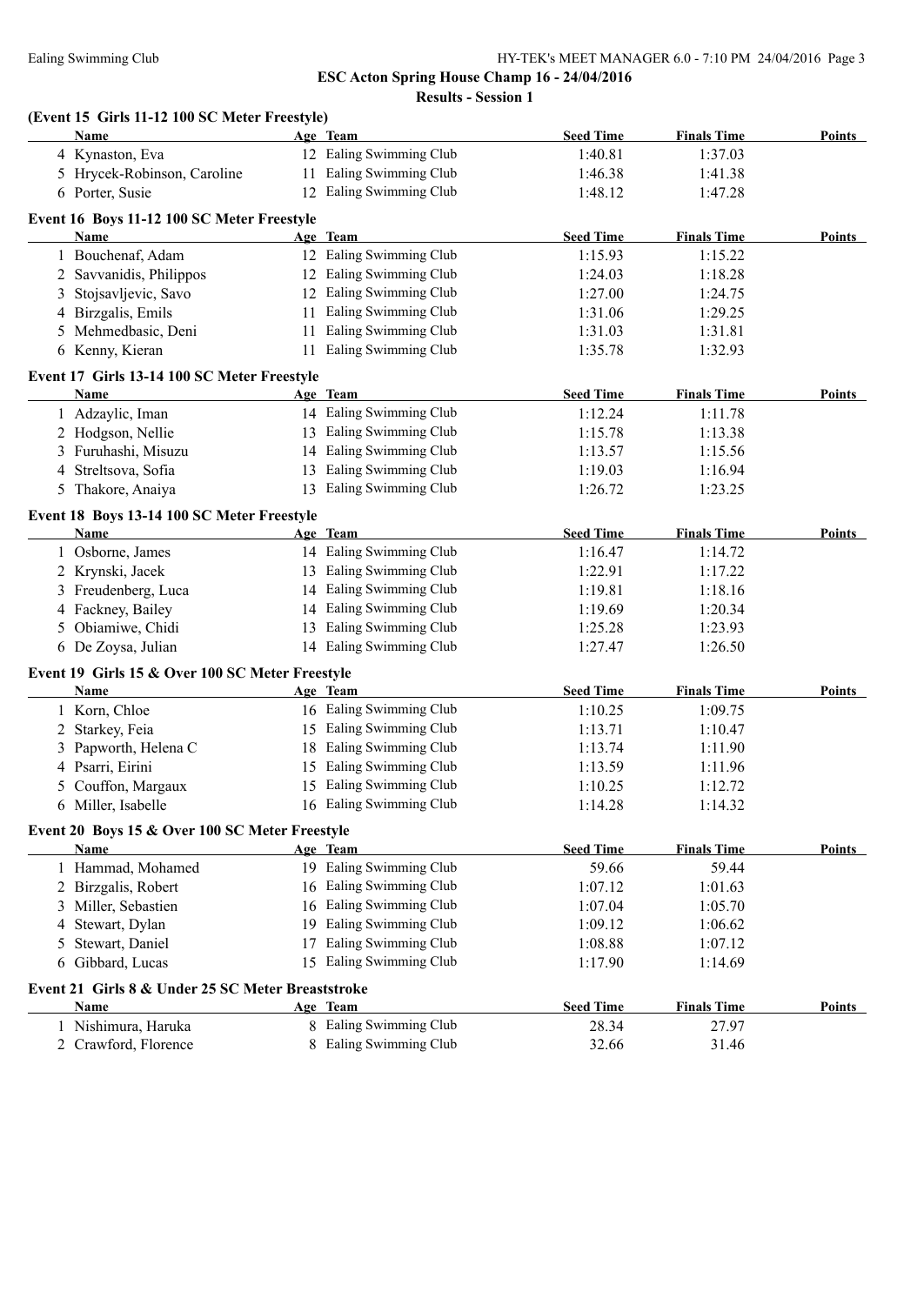**ESC Acton Spring House Champ 16 - 24/04/2016**

**Results - Session 1**

|   | Event 22 Boys 8 & Under 25 SC Meter Breaststroke<br>Name |    | Age Team                | <b>Seed Time</b> | <b>Finals Time</b> | Points        |
|---|----------------------------------------------------------|----|-------------------------|------------------|--------------------|---------------|
|   | 1 Streltsov, Daniel                                      |    | 8 Ealing Swimming Club  | 26.87            | 27.09              |               |
|   | Event 23 Girls 9-10 50 SC Meter Breaststroke             |    |                         |                  |                    |               |
|   | <b>Name</b>                                              |    | Age Team                | <b>Seed Time</b> | <b>Finals Time</b> | Points        |
|   | 1 Rasmussen, Alice                                       |    | 9 Ealing Swimming Club  | 1:00.16          | 57.85              |               |
|   | 2 Maccormac, Hannah                                      |    | 9 Ealing Swimming Club  | 1:01.88          | 58.09              |               |
|   | 3 Yamasaki, Airi                                         |    | 10 Ealing Swimming Club | 1:00.94          | 58.19              |               |
|   | 4 Freeman, Milla                                         |    | 10 Ealing Swimming Club | 1:03.00          | 58.22              |               |
|   | 5 Malley, Ilayda                                         |    | 10 Ealing Swimming Club | 1:07.19          | 1:02.53            |               |
|   | 6 Campbell, Kimberley                                    |    | 9 Ealing Swimming Club  | 1:03.47          | 1:05.43            |               |
|   | Event 24 Boys 9-10 50 SC Meter Breaststroke              |    |                         |                  |                    |               |
|   | Name                                                     |    | Age Team                | <b>Seed Time</b> | <b>Finals Time</b> | Points        |
|   | 1 Hussein, Fras                                          |    | 9 Ealing Swimming Club  | 1:00.09          | 57.22              |               |
|   | 2 Hadjazi, Abdel                                         |    | 10 Ealing Swimming Club | 59.97            | 58.35              |               |
|   | 3 Greenfield, William                                    |    | 10 Ealing Swimming Club | 1:01.13          | 58.91              |               |
|   | 4 Bhatia, Sai                                            |    | 10 Ealing Swimming Club | 1:06.82          | 1:01.10            |               |
|   | 5 Greenfield, James                                      |    | 10 Ealing Swimming Club | 59.63            | 1:06.09            |               |
|   | Event 25 Girls 11-12 100 SC Meter Breaststroke           |    |                         |                  |                    |               |
|   | <b>Name</b>                                              |    | Age Team                | <b>Seed Time</b> | <b>Finals Time</b> | Points        |
|   | 1 Beetham, Gwen                                          |    | 12 Ealing Swimming Club | 1:50.06          | 1:45.10            |               |
|   | 2 Couffon, Anja                                          |    | 12 Ealing Swimming Club | 1:53.12          | 1:55.19            |               |
|   | 3 Hrycek-Robinson, Caroline                              |    | 11 Ealing Swimming Club | 2:06.00          | 1:59.82            |               |
|   | 4 Porter, Susie                                          |    | 12 Ealing Swimming Club | 1:59.87          | 1:59.97            |               |
|   | 5 Weston Rumley, Hettie                                  |    | 12 Ealing Swimming Club | 2:01.59          | 2:02.34            |               |
|   | Event 26 Boys 11-12 100 SC Meter Breaststroke            |    |                         |                  |                    |               |
|   | Name                                                     |    | Age Team                | <b>Seed Time</b> | <b>Finals Time</b> | Points        |
|   | 1 Bouchenaf, Adam                                        |    | 12 Ealing Swimming Club | 1:42.56          | 1:39.40            |               |
|   | 2 Kenny, Kieran                                          |    | 11 Ealing Swimming Club | 1:50.97          | 1:49.40            |               |
| 3 | Stojsavljevic, Savo                                      |    | 12 Ealing Swimming Club | 1:50.56          | 1:52.72            |               |
|   | 4 Francis, Luca                                          |    | 12 Ealing Swimming Club | 1:54.22          | 1:56.29            |               |
|   | 5 Birzgalis, Emils                                       |    | 11 Ealing Swimming Club | 1:56.93          | 1:58.22            |               |
|   | Event 27 Girls 13-14 100 SC Meter Breaststroke           |    |                         |                  |                    |               |
|   | Name                                                     |    | Age Team                | <b>Seed Time</b> | <b>Finals Time</b> | Points        |
|   | 1 Hodgson, Nellie                                        |    | 13 Ealing Swimming Club | 1:36.47          | 1:30.60            |               |
|   | 2 Adzaylic, Iman                                         |    | 14 Ealing Swimming Club | 1:45.88          | 1:31.28            |               |
| 3 | Streltsova, Sofia                                        | 13 | Ealing Swimming Club    | 1:43.68          | 1:33.13            |               |
|   | 4 Niarchou, Olga                                         | 13 | Ealing Swimming Club    | 1:45.88          | 1:40.88            |               |
|   | 5 Furuhashi, Misuzu                                      |    | 14 Ealing Swimming Club | 1:48.37          | 1:47.66            |               |
|   | Event 28 Boys 13-14 100 SC Meter Breaststroke            |    |                         |                  |                    |               |
|   | <b>Name</b>                                              |    | Age Team                | <b>Seed Time</b> | <b>Finals Time</b> | <b>Points</b> |
|   | 1 Freudenberg, Luca                                      |    | 14 Ealing Swimming Club | 1:35.00          | 1:35.47            |               |
|   | 2 Fackney, Bailey                                        |    | 14 Ealing Swimming Club | 1:40.38          | 1:39.84            |               |
|   | 3 De Zoysa, Julian                                       | 14 | Ealing Swimming Club    | 1:47.63          | 1:44.28            |               |
| 4 | Krynski, Jacek                                           | 13 | Ealing Swimming Club    | 1:48.25          | 1:49.25            |               |
| 5 | Savoia, Luca                                             | 13 | Ealing Swimming Club    | 1:54.16          | 1:54.78            |               |
|   |                                                          |    | 13 Ealing Swimming Club | 2:02.03          | 1:58.37            |               |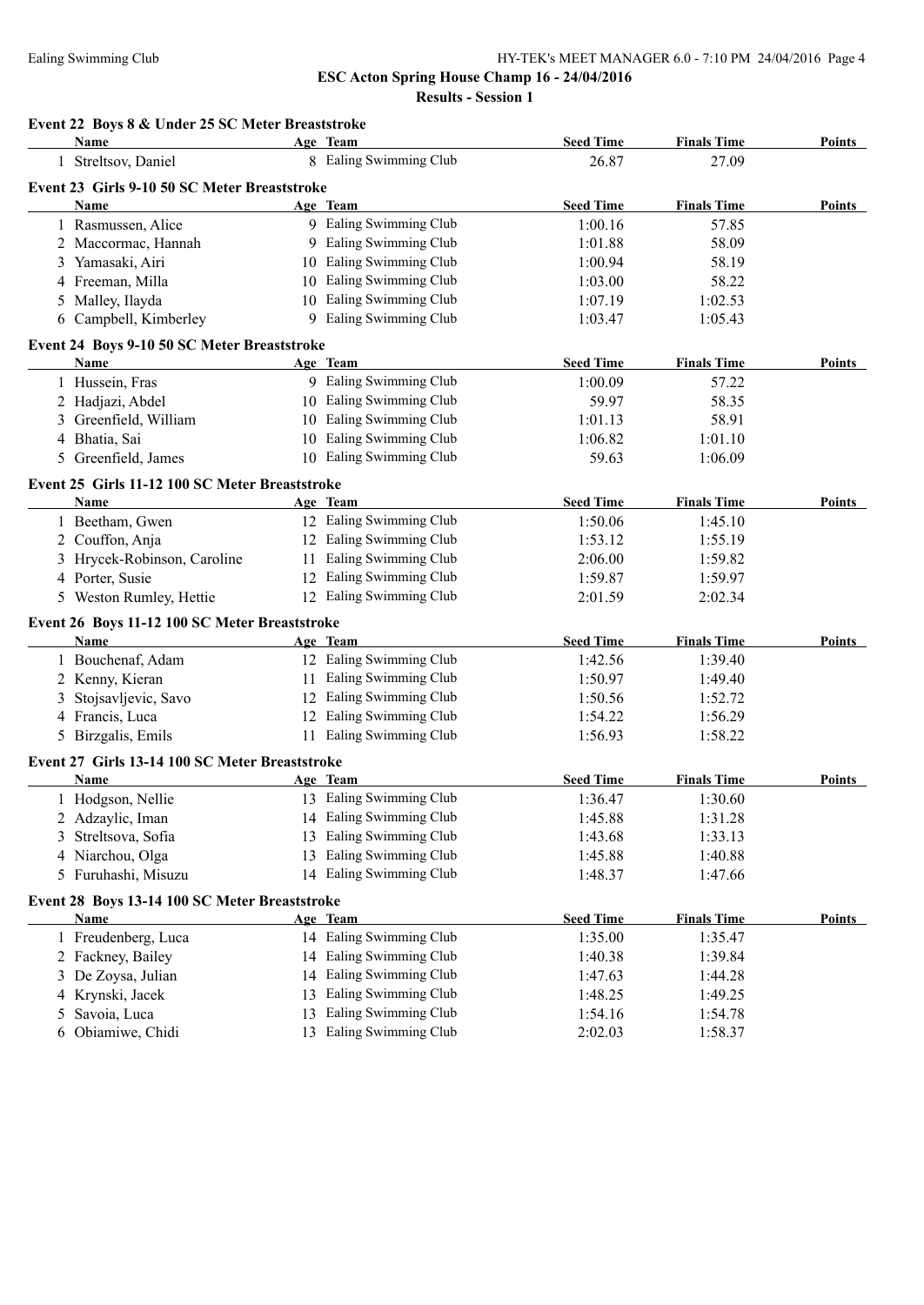| Event 29 Girls 15 & Over 100 SC Meter Breaststroke<br>Name | Age Team                | <b>Seed Time</b> | <b>Finals Time</b> | Points        |
|------------------------------------------------------------|-------------------------|------------------|--------------------|---------------|
| 1 Couffon, Margaux                                         | 15 Ealing Swimming Club | 1:37.19          | 1:32.19            |               |
| 2 Starkey, Feia                                            | 15 Ealing Swimming Club | 1:36.11          | 1:34.94            |               |
| Korn, Chloe<br>3                                           | 16 Ealing Swimming Club | 1:37.19          | 1:35.00            |               |
| Papworth, Helena C                                         | 18 Ealing Swimming Club | 1:45.78          | 1:40.57            |               |
| Shah, Uma<br>5                                             | 15 Ealing Swimming Club | 1:45.15          | 1:42.32            |               |
| 6 Soliman, Sara                                            | 15 Ealing Swimming Club | 1:46.19          | 1:48.77            |               |
| Event 30 Boys 15 & Over 100 SC Meter Breaststroke          |                         |                  |                    |               |
| Name                                                       | Age Team                | <b>Seed Time</b> | <b>Finals Time</b> | Points        |
| 1 Birzgalis, Robert                                        | 16 Ealing Swimming Club | 1:17.65          | 1:16.35            |               |
| 2 Hammad, Mohamed                                          | 19 Ealing Swimming Club | 1:27.19          | 1:23.44            |               |
| Stewart, Daniel<br>3                                       | 17 Ealing Swimming Club | 1:36.09          | 1:30.84            |               |
| Zinak, Alexander                                           | 15 Ealing Swimming Club | 1:38.69          | 1:30.91            |               |
| Stewart, Dylan<br>5                                        | 19 Ealing Swimming Club | 1:44.22          | 1:39.07            |               |
| 6 Gibbard, Lucas                                           | 15 Ealing Swimming Club | 2:00.47          | 1:49.34            |               |
| Event 31 Girls 8 & Under 25 SC Meter Butterfly             |                         |                  |                    |               |
| Name                                                       | Age Team                | <b>Seed Time</b> | <b>Finals Time</b> | Points        |
| 1 Nishimura, Haruka                                        | 8 Ealing Swimming Club  | 23.50            | 22.53              |               |
| 2 Crawford, Florence                                       | 8 Ealing Swimming Club  | 29.09            | 26.31              |               |
| Event 32 Boys 8 & Under 25 SC Meter Butterfly<br>Name      | Age Team                | <b>Seed Time</b> | <b>Finals Time</b> | Points        |
| 1 Streltsov, Daniel                                        | 8 Ealing Swimming Club  | 23.47            | 27.40              |               |
|                                                            |                         |                  |                    |               |
| Event 33 Girls 9-10 25 SC Meter Butterfly<br>Name          | Age Team                | <b>Seed Time</b> | <b>Finals Time</b> | <b>Points</b> |
| 1 Campbell, Kimberley                                      | 9 Ealing Swimming Club  | 26.57            | 22.78              |               |
| 2 Freeman, Milla                                           | 10 Ealing Swimming Club | 25.91            | 24.62              |               |
| 3 Yamasaki, Airi                                           | 10 Ealing Swimming Club | 26.66            | 25.69              |               |
| 4 Keating, Ciara                                           | 9 Ealing Swimming Club  | 29.13            | 25.91              |               |
| 5 Maccormac, Hannah                                        | 9 Ealing Swimming Club  | 26.81            | 26.19              |               |
| 6 Malley, Ilayda                                           | 10 Ealing Swimming Club | 29.91            | 27.34              |               |
| Event 34 Boys 9-10 25 SC Meter Butterfly                   |                         |                  |                    |               |
| Name                                                       | Age Team                | <b>Seed Time</b> | <b>Finals Time</b> | Points        |
| 1 Hussein, Fras                                            | 9 Ealing Swimming Club  | 22.94            | 21.09              |               |
| 2 Hadjazi, Abdel                                           | 10 Ealing Swimming Club | 20.40            | 21.15              |               |
| 3 Greenfield, James                                        | 10 Ealing Swimming Club | 25.59            | 26.15              |               |
| Bielak, Maksym<br>4                                        | 10 Ealing Swimming Club | 29.16            | 27.07              |               |
| 5 Bhatia, Sai                                              | 10 Ealing Swimming Club | 32.31            | 30.65              |               |
| Event 35 Girls 11-12 50 SC Meter Butterfly                 |                         |                  |                    |               |
| Name                                                       | Age Team                | <b>Seed Time</b> | <b>Finals Time</b> | <b>Points</b> |
| 1 Beetham, Gwen                                            | 12 Ealing Swimming Club | 49.81            | 45.56              |               |
| 2 Kynaston, Eva                                            | 12 Ealing Swimming Club | 55.47            | 47.19              |               |
| 3 Weston Rumley, Hettie                                    | 12 Ealing Swimming Club | 48.43            | 49.25              |               |
| 4 Couffon, Anja                                            | 12 Ealing Swimming Club | 49.87            | 51.31              |               |
| 5 Porter, Susie                                            | 12 Ealing Swimming Club | 57.28            | 53.65              |               |
| Event 36 Boys 11-12 50 SC Meter Butterfly                  |                         |                  |                    |               |
| Name                                                       | Age Team                | <b>Seed Time</b> | <b>Finals Time</b> | Points        |
| 1 Bouchenaf, Adam                                          | 12 Ealing Swimming Club | 42.53            | 39.90              |               |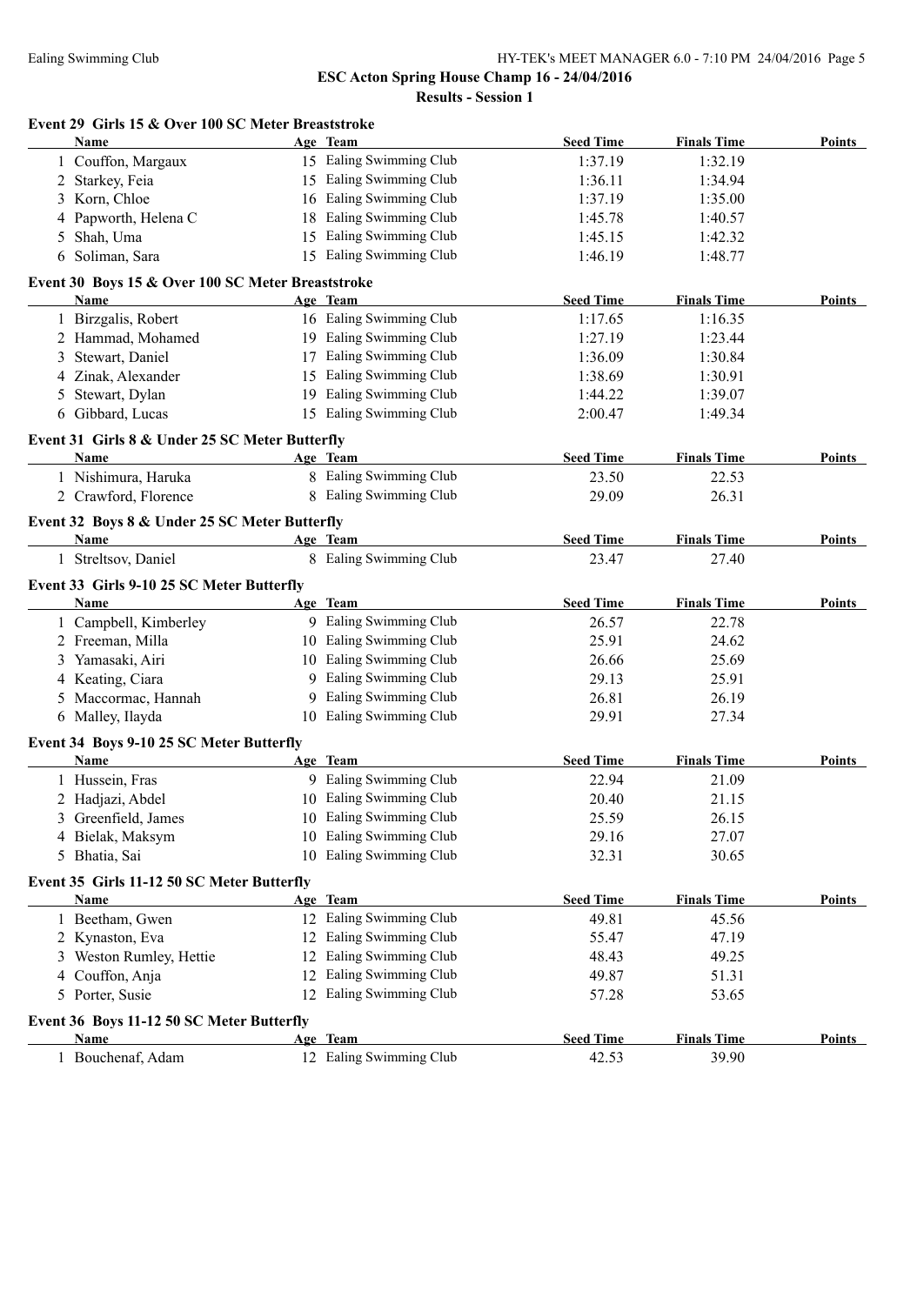|    | (Event 36 Boys 11-12 50 SC Meter Butterfly)     |    |                         |                  |                    |               |
|----|-------------------------------------------------|----|-------------------------|------------------|--------------------|---------------|
|    | Name                                            |    | Age Team                | <b>Seed Time</b> | <b>Finals Time</b> | Points        |
|    | 2 Savvanidis, Philippos                         |    | 12 Ealing Swimming Club | 46.96            | 41.69              |               |
|    | 3 Bertrand, Jules                               |    | 12 Ealing Swimming Club | 57.78            | 45.53              |               |
|    | 4 De Zoysa, Joshua                              |    | 12 Ealing Swimming Club | 54.79            | 49.34              |               |
| 5. | Stojsavljevic, Savo                             |    | 12 Ealing Swimming Club | 50.63            | 49.44              |               |
|    | 6 Kenny, Kieran                                 |    | 11 Ealing Swimming Club | 56.78            | 55.66              |               |
|    | Event 37 Girls 13-14 100 SC Meter Butterfly     |    |                         |                  |                    |               |
|    | Name                                            |    | Age Team                | <b>Seed Time</b> | <b>Finals Time</b> | Points        |
|    | 1 Hodgson, Nellie                               |    | 13 Ealing Swimming Club | 1:31.41          | 1:29.37            |               |
|    | 2 Furuhashi, Misuzu                             |    | 14 Ealing Swimming Club | 1:35.90          | 1:36.10            |               |
|    | 3 Streltsova, Sofia                             |    | 13 Ealing Swimming Club | 1:41.12          | 1:38.32            |               |
|    | 4 Niarchou, Olga                                |    | 13 Ealing Swimming Club | 1:53.85          | 1:46.53            |               |
|    | 5 Myers, Nell                                   |    | 14 Ealing Swimming Club | 1:53.65          | 1:57.88            |               |
|    | Event 38 Boys 13-14 100 SC Meter Butterfly      |    |                         |                  |                    |               |
|    | <b>Name</b>                                     |    | Age Team                | <b>Seed Time</b> | <b>Finals Time</b> | Points        |
|    | 1 De Zoysa, Julian                              |    | 14 Ealing Swimming Club | 1:42.15          | 1:38.53            |               |
|    | 2 Fackney, Bailey                               |    | 14 Ealing Swimming Club | 1:48.06          | 1:39.37            |               |
|    | 3 Krynski, Jacek                                |    | 13 Ealing Swimming Club | 1:52.65          | 1:57.87            |               |
|    | Event 39 Girls 15 & Over 100 SC Meter Butterfly |    |                         |                  |                    |               |
|    | Name                                            |    | Age Team                | <b>Seed Time</b> | <b>Finals Time</b> | Points        |
|    | 1 Miller, Isabelle                              |    | 16 Ealing Swimming Club | 1:20.47          | 1:23.69            |               |
|    | 2 Starkey, Feia                                 |    | 15 Ealing Swimming Club | 1:25.34          | 1:24.44            |               |
|    | 3 Forster, Maya                                 |    | 17 Ealing Swimming Club | 1:30.63          | 1:30.38            |               |
|    | 4 Couffon, Margaux                              |    | 15 Ealing Swimming Club | 1:36.28          | 1:31.00            |               |
| 5. | Korn, Chloe                                     |    | 16 Ealing Swimming Club | 1:36.28          | 1:36.16            |               |
|    | 6 Psarri, Eirini                                |    | 15 Ealing Swimming Club | 1:38.56          | 1:37.62            |               |
|    | Event 40 Boys 15 & Over 100 SC Meter Butterfly  |    |                         |                  |                    |               |
|    | Name                                            |    | Age Team                | <b>Seed Time</b> | <b>Finals Time</b> | <b>Points</b> |
|    | 1 Hammad, Mohamed                               |    | 19 Ealing Swimming Club | 1:10.37          | 1:09.84            |               |
|    | 2 Birzgalis, Robert                             |    | 16 Ealing Swimming Club | 1:19.66          | 1:15.56            |               |
|    | 3 Stewart, Dylan                                |    | 19 Ealing Swimming Club | 1:27.29          | 1:20.38            |               |
|    | 4 Miller, Sebastien                             |    | 16 Ealing Swimming Club | 1:27.53          | 1:24.35            |               |
| 5  | Stewart, Daniel                                 |    | 17 Ealing Swimming Club | 1:33.00          | 1:27.22            |               |
|    | 6 Zinak, Alexander                              |    | 15 Ealing Swimming Club | 1:33.46          | 1:40.00            |               |
|    | Event 41 Girls 8 & Under 100 SC Meter IM        |    |                         |                  |                    |               |
|    | Name                                            |    | Age Team                | <b>Seed Time</b> | <b>Finals Time</b> | Points        |
|    | 1 Nishimura, Haruka                             |    | 8 Ealing Swimming Club  | 2:00.15          | 1:57.19            |               |
|    | 2 Crawford, Florence                            | 8  | Ealing Swimming Club    | 2:11.40          | 2:10.43            |               |
|    | Event 42 Boys 8 & Under 100 SC Meter IM         |    |                         |                  |                    |               |
|    | <b>Name</b>                                     |    | Age Team                | <b>Seed Time</b> | <b>Finals Time</b> | <b>Points</b> |
|    | 1 Streltsov, Daniel                             |    | 8 Ealing Swimming Club  | 2:04.16          | 2:05.66            |               |
|    | Event 43 Girls 9-10 100 SC Meter IM             |    |                         |                  |                    |               |
|    | Name                                            |    | Age Team                | <b>Seed Time</b> | <b>Finals Time</b> | Points        |
|    | 1 Maccormac, Hannah                             |    | 9 Ealing Swimming Club  | 2:02.00          | 1:51.31            |               |
|    | 2 Freeman, Milla                                |    | 10 Ealing Swimming Club | 2:03.78          | 1:54.65            |               |
| 3  | Yamasaki, Airi                                  |    | 10 Ealing Swimming Club | 2:02.75          | 1:58.75            |               |
| 4  | Rasmussen, Alice                                | 9. | Ealing Swimming Club    | 2:01.32          | 1:59.14            |               |
| 5  | Campbell, Kimberley                             |    | 9 Ealing Swimming Club  | 2:06.69          | 2:02.65            |               |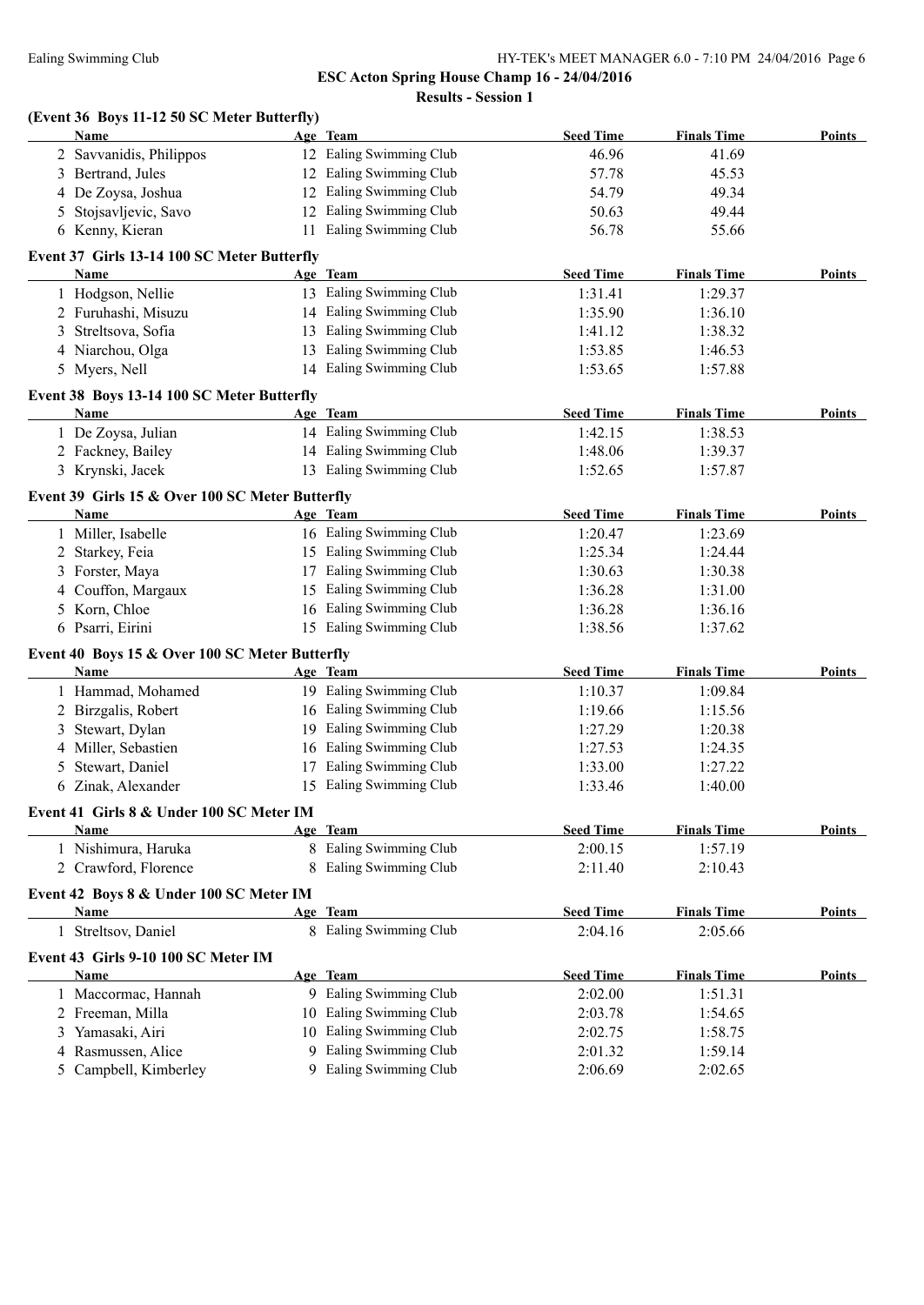#### Ealing Swimming Club HY-TEK's MEET MANAGER 6.0 - 7:10 PM 24/04/2016 Page 7

**ESC Acton Spring House Champ 16 - 24/04/2016**

**Results - Session 1**

# **(Event 43 Girls 9-10 100 SC Meter IM)**

|   | Name                                     |    | Age Team                                                                              | <b>Seed Time</b> | <b>Finals Time</b> | Points        |
|---|------------------------------------------|----|---------------------------------------------------------------------------------------|------------------|--------------------|---------------|
|   | 6 Malley, Ilayda                         |    | 10 Ealing Swimming Club                                                               | 2:09.66          | 2:05.53            |               |
|   | Event 44 Boys 9-10 100 SC Meter IM       |    |                                                                                       |                  |                    |               |
|   | Name                                     |    | Age Team                                                                              | <b>Seed Time</b> | <b>Finals Time</b> | <b>Points</b> |
|   | 1 Hadjazi, Abdel                         |    | 10 Ealing Swimming Club                                                               | 1:42.69          | 1:40.60            |               |
|   | 2 Hussein, Fras                          |    | 9 Ealing Swimming Club                                                                | 1:53.03          | 1:41.12            |               |
|   | 3 Bielak, Maksym                         |    | 10 Ealing Swimming Club                                                               | 2:17.03          | 2:04.84            |               |
|   | 4 Greenfield, William                    |    | 10 Ealing Swimming Club                                                               | 2:23.13          | 2:08.07            |               |
|   | 5 Bhatia, Sai                            |    | 10 Ealing Swimming Club                                                               | 2:21.19          | 2:13.94            |               |
|   | --- Greenfield, James                    |    | 10 Ealing Swimming Club                                                               | 2:05.50          | DQ                 |               |
|   |                                          |    | 9.3 Finish of each stroke not in accordance with rules for the particular stroke - IM |                  |                    |               |
|   | Event 45 Girls 11-12 100 SC Meter IM     |    |                                                                                       |                  |                    |               |
|   | Name                                     |    | Age Team                                                                              | <b>Seed Time</b> | <b>Finals Time</b> | Points        |
|   | 1 Beetham, Gwen                          |    | 12 Ealing Swimming Club                                                               | 1:36.75          | 1:36.03            |               |
|   | 2 Couffon, Anja                          |    | 12 Ealing Swimming Club                                                               | 1:42.71          | 1:43.47            |               |
|   | 3 Kynaston, Eva                          |    | 12 Ealing Swimming Club                                                               | 1:52.56          | 1:46.50            |               |
|   | 4 Weston Rumley, Hettie                  |    | 12 Ealing Swimming Club                                                               | 1:49.97          | 1:49.75            |               |
|   | 5 Porter, Susie                          |    | 12 Ealing Swimming Club                                                               | 1:58.15          | 1:51.10            |               |
|   |                                          |    |                                                                                       |                  |                    |               |
|   | Event 46 Boys 11-12 100 SC Meter IM      |    |                                                                                       |                  |                    |               |
|   | <b>Name</b>                              |    | Age Team                                                                              | <b>Seed Time</b> | <b>Finals Time</b> | <b>Points</b> |
|   | 1 Bouchenaf, Adam                        |    | 12 Ealing Swimming Club                                                               | 1:32.18          | 1:29.97            |               |
|   | 2 Stojsavljevic, Savo                    |    | 12 Ealing Swimming Club                                                               | 1:38.59          | 1:41.78            |               |
|   | 3 De Zoysa, Joshua                       |    | 12 Ealing Swimming Club                                                               | 1:49.06          | 1:45.31            |               |
|   | 4 Kenny, Kieran                          |    | 11 Ealing Swimming Club                                                               | 1:47.44          | 1:47.16            |               |
|   | 5 Francis, Luca                          |    | 12 Ealing Swimming Club                                                               | 1:50.19          | 1:49.06            |               |
|   | 6 Birzgalis, Emils                       |    | 11 Ealing Swimming Club                                                               | 1:52.10          | 1:50.72            |               |
|   | Event 47 Girls 13-14 100 SC Meter IM     |    |                                                                                       |                  |                    |               |
|   | Name                                     |    | Age Team                                                                              | <b>Seed Time</b> | <b>Finals Time</b> | Points        |
|   | 1 Adzaylic, Iman                         |    | 14 Ealing Swimming Club                                                               | 1:24.35          | 1:23.15            |               |
|   | 2 Hodgson, Nellie                        |    | 13 Ealing Swimming Club                                                               | 1:38.40          | 1:23.53            |               |
|   | 3 Furuhashi, Misuzu                      |    | 14 Ealing Swimming Club                                                               | 1:28.19          | 1:30.88            |               |
|   | 4 Streltsova, Sofia                      |    | 13 Ealing Swimming Club                                                               | 1:34.94          | 1:31.91            |               |
|   | Event 48 Boys 13-14 100 SC Meter IM      |    |                                                                                       |                  |                    |               |
|   | Name                                     |    | Age Team                                                                              | <b>Seed Time</b> | <b>Finals Time</b> | Points        |
|   | 1 Fackney, Bailey                        |    | 14 Ealing Swimming Club                                                               | 1:29.96          | 1:26.88            |               |
|   | 2 Freudenberg, Luca                      |    | 14 Ealing Swimming Club                                                               | 1:28.40          | 1:26.97            |               |
|   | 3 Krynski, Jacek                         |    | 13 Ealing Swimming Club                                                               | 1:37.03          | 1:31.57            |               |
|   | 4 De Zoysa, Julian                       |    | 14 Ealing Swimming Club                                                               | 1:36.60          | 1:31.88            |               |
|   | 5 Savoia, Luca                           | 13 | Ealing Swimming Club                                                                  | 1:46.46          | 1:35.50            |               |
| 6 | Obiamiwe, Chidi                          | 13 | Ealing Swimming Club                                                                  | 1:47.06          | 1:40.28            |               |
|   |                                          |    |                                                                                       |                  |                    |               |
|   | Event 49 Girls 15 & Over 100 SC Meter IM |    |                                                                                       |                  |                    |               |
|   | Name                                     |    | Age Team                                                                              | <b>Seed Time</b> | <b>Finals Time</b> | <b>Points</b> |
| 1 | Starkey, Feia                            |    | 15 Ealing Swimming Club                                                               | 1:23.40          | 1:21.40            |               |
|   | 2 Korn, Chloe                            |    | 16 Ealing Swimming Club                                                               | 1:27.19          | 1:25.34            |               |
| 3 | Couffon, Margaux                         | 15 | Ealing Swimming Club                                                                  | 1:27.19          | 1:26.38            |               |
|   | 4 Psarri, Eirini                         | 15 | Ealing Swimming Club                                                                  | 1:28.47          | 1:26.69            |               |
|   | 5 Papworth, Helena C                     | 18 | Ealing Swimming Club                                                                  | 1:28.94          | 1:29.06            |               |
|   | 6 Forster, Maya                          | 17 | Ealing Swimming Club                                                                  | NT               | 1:31.66            |               |